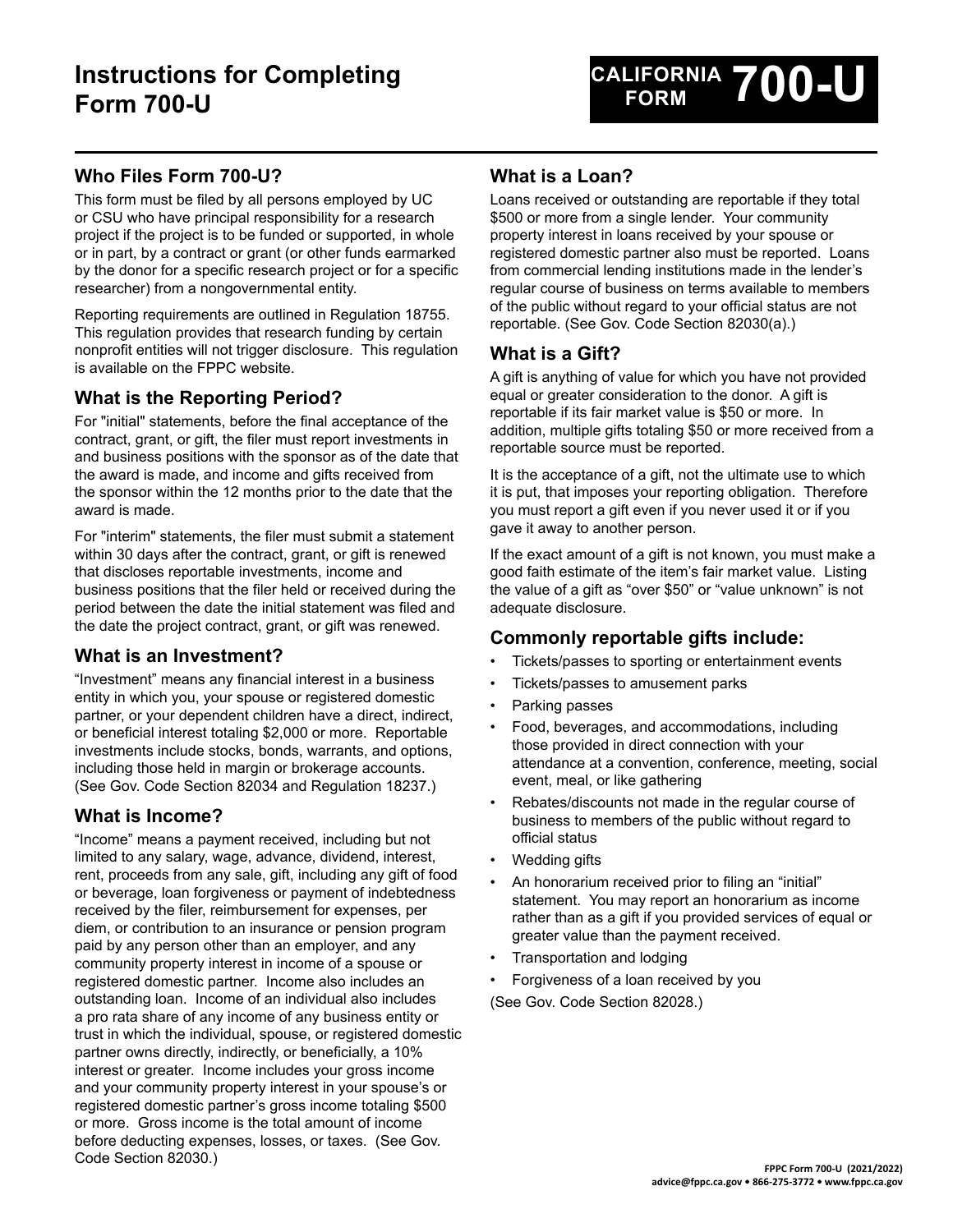

# **STATEMENT OF ECONOMIC INTERESTS**

Date Received *Campus Use Only* 

**FOR** 

| FAIR FULLIIUAL FRAUTIUES UUMMISSIUN<br><b>PRINCIPAL INVESTIGATORS</b> |                                                                                                                                                                                        |                       |                                                                                                  |                                                                                                                                     |                                                                                                                                                                                                                 |
|-----------------------------------------------------------------------|----------------------------------------------------------------------------------------------------------------------------------------------------------------------------------------|-----------------------|--------------------------------------------------------------------------------------------------|-------------------------------------------------------------------------------------------------------------------------------------|-----------------------------------------------------------------------------------------------------------------------------------------------------------------------------------------------------------------|
|                                                                       | Please type or print in ink.                                                                                                                                                           | A Public Document     |                                                                                                  |                                                                                                                                     | $ID$ No: $\qquad \qquad$                                                                                                                                                                                        |
| <b>NAME</b>                                                           | (LAST)                                                                                                                                                                                 | (FIRST)               |                                                                                                  | (MIDDLE)                                                                                                                            | <b>TELEPHONE NUMBER</b>                                                                                                                                                                                         |
|                                                                       |                                                                                                                                                                                        |                       |                                                                                                  |                                                                                                                                     |                                                                                                                                                                                                                 |
|                                                                       | ACADEMIC UNIT OR DEPARTMENT                                                                                                                                                            |                       | MAIL CODE                                                                                        |                                                                                                                                     | $($ )<br><b>E-MAIL ADDRESS</b>                                                                                                                                                                                  |
|                                                                       | TITLE OF RESEARCH PROJECT                                                                                                                                                              |                       |                                                                                                  |                                                                                                                                     |                                                                                                                                                                                                                 |
|                                                                       | 1. Information Regarding Funding Entity                                                                                                                                                |                       |                                                                                                  | 3. Filer Information - Cont.                                                                                                        |                                                                                                                                                                                                                 |
|                                                                       | (Use a separate Form 700-U for each funding entity.)<br>Name of Entity:                                                                                                                |                       |                                                                                                  | $No \frown$ Yes $\frown$ - highest balance:                                                                                         | D. Have you received loans from the entity in Part 1 for which<br>the balance exceeded \$500 during the reporting period?                                                                                       |
|                                                                       | Address of Entity:                                                                                                                                                                     |                       |                                                                                                  | \$500 - \$1,000<br>\$10,001 - \$100,000                                                                                             | $\sqrt{ }$ \$1,001 - \$10,000<br>$\Box$ Exceeded \$100,000                                                                                                                                                      |
|                                                                       | Principal Business of Entity:                                                                                                                                                          |                       |                                                                                                  | If you checked "yes," was the loan:                                                                                                 | □ Secured □ Unsecured Interest rate: ________%                                                                                                                                                                  |
|                                                                       | Amount of Funding: \$<br>Estimated    <br>Actual $\Box$                                                                                                                                |                       | $\Box$ No                                                                                        | $\Box$ Yes                                                                                                                          | Was the loan entirely repaid within the last 12 months?<br>E. Have you received gifts from the entity listed in Part 1<br>within the last 12 months valued at \$50 or more?                                     |
|                                                                       |                                                                                                                                                                                        |                       | $\begin{array}{c c c c c} \hline \text{No} & \text{Yes} & \text{--} \end{array}$ describe below. |                                                                                                                                     |                                                                                                                                                                                                                 |
|                                                                       | 2. Type of Statement (Check at least one box)<br>Initial (for new funding)                                                                                                             |                       |                                                                                                  |                                                                                                                                     |                                                                                                                                                                                                                 |
|                                                                       |                                                                                                                                                                                        |                       |                                                                                                  |                                                                                                                                     |                                                                                                                                                                                                                 |
|                                                                       | Interim (for renewed funding)                                                                                                                                                          |                       |                                                                                                  |                                                                                                                                     |                                                                                                                                                                                                                 |
|                                                                       | 3. Filer Information                                                                                                                                                                   |                       |                                                                                                  |                                                                                                                                     | F. Has the entity in Part 1 paid for your travel during the<br>reporting period? No $\Box$ - describe below.                                                                                                    |
|                                                                       | A. Are you a director, officer, partner, trustee, consultant,<br>employee, or do you hold a position of management in                                                                  |                       |                                                                                                  | Type of Payment: (check one) $\Box$ Gift                                                                                            | Income                                                                                                                                                                                                          |
|                                                                       | the entity listed in Part 1? No $\Box$ Yes $\Box$                                                                                                                                      |                       |                                                                                                  |                                                                                                                                     |                                                                                                                                                                                                                 |
|                                                                       | B. Do you, your spouse or registered domestic partner, or<br>your dependent children have an investment of \$2,000<br>or more in the entity listed in Part 1 above?                    |                       |                                                                                                  |                                                                                                                                     | Description and, if Gift, Travel Destination: __________________________________                                                                                                                                |
|                                                                       | $\begin{bmatrix} \n\end{bmatrix}$ Yes $\begin{bmatrix} \n\end{bmatrix}$ – value is:<br>$$2,000 - $10,000$<br>$$100,001 - $1,000,000$<br>$$100,001 - $1,000,000$<br>Exceeds \$1,000,000 |                       |                                                                                                  | 4. Verification                                                                                                                     |                                                                                                                                                                                                                 |
|                                                                       | Date Disposed: ____/____/____, if applicable                                                                                                                                           |                       |                                                                                                  | I have used all reasonable diligence in preparing this statement.<br>I have reviewed this statement and to the best of my knowledge |                                                                                                                                                                                                                 |
|                                                                       | C. Have you received income of \$500 or more from the<br>entity listed in Part 1 during the reporting period?<br>$No$ Yes $-$ amount is:                                               |                       |                                                                                                  |                                                                                                                                     | the information contained herein and in any attached schedules<br>is true and complete. I certify under penalty of perjury under the<br>laws of the State of California that the foregoing is true and correct. |
|                                                                       | $$500 - $1,000$<br>$$1,001 - $10,000$<br>\$10,001 - \$100,000                                                                                                                          | Exceeds \$100,000     |                                                                                                  |                                                                                                                                     |                                                                                                                                                                                                                 |
|                                                                       | Was this income received through your spouse or<br>registered domestic partner? □ No                                                                                                   | <b>Example 19 Yes</b> |                                                                                                  | Signature ___                                                                                                                       | (File the originally signed statement with your university.)                                                                                                                                                    |
|                                                                       |                                                                                                                                                                                        |                       |                                                                                                  |                                                                                                                                     | EDDC Form 700 (2021/2022)                                                                                                                                                                                       |

*The Form 700-U is for university use only. This statement is a public record under Gov. Code Section 81008(a).*  **FPPC Form 700 (2021/2022)** 

**[advice@fppc.ca.gov](mailto:advice@fppc.ca.gov) • 866-275-3772 • <www.fppc.ca.gov>** 

**Print Clear**